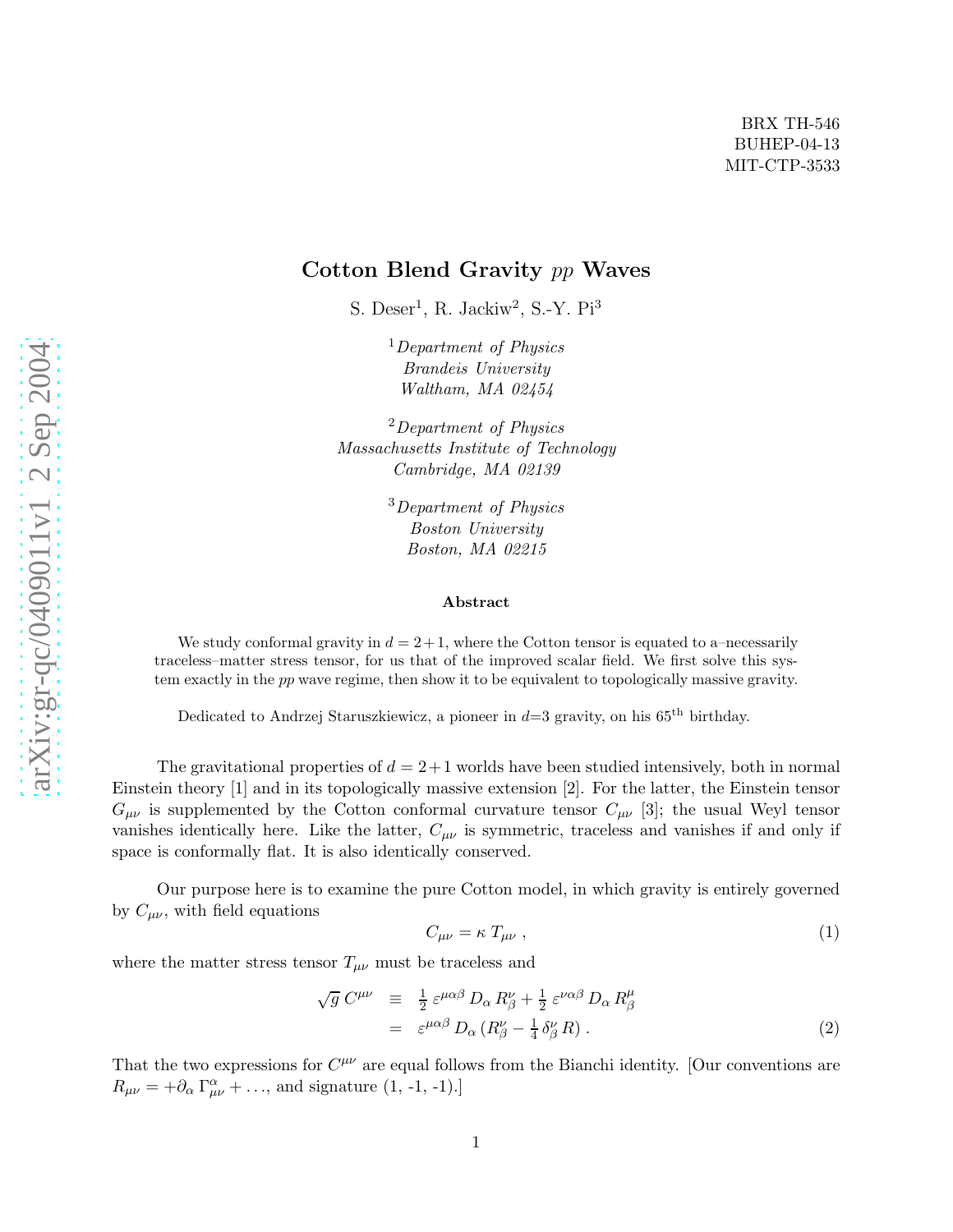We choose the simplest continuous source<sup>1</sup>: a conformally coupled scalar field  $\psi$  whose action

$$
I = \frac{1}{2} \int d^3x \sqrt{g} \left( g^{\mu\nu} \partial_{\mu}\psi \partial_{\nu}\psi + \frac{1}{8} R \psi^2 \right) \tag{3}
$$

with (improved) energy-momentum tensor [4]

$$
T_{\mu\nu} = \partial_{\mu}\psi\partial_{\nu}\psi - \frac{1}{2}g_{\mu\nu}g^{\alpha\beta}\partial_{\alpha}\psi\partial_{\beta}\psi + \frac{1}{8}\psi^2G_{\mu\nu} + \frac{1}{8}(g_{\mu\nu}D^2 - D_{\mu}D_{\nu})\psi^2
$$
(4)

 $T_{\mu\nu}$  is covariantly conserved and traceless on the matter shell,

$$
(D2 - \frac{1}{8} R)\psi = 0.
$$
 (5)

We shall solve this system in the plane-fronted parallel ray  $(pp)$  Ansatz for the geometry: with  $u \equiv \frac{1}{\sqrt{2}}$  $\frac{1}{2}(t+x), v=\frac{1}{\sqrt{2}}$  $\frac{1}{2}(t-x)$ ,

$$
ds^2 = F(u, y)du^2 + 2du dv - dy^2
$$
\n<sup>(6)</sup>

so that

is

$$
g_{\mu\nu} = \begin{array}{c|cccc} u & v & y \\ \hline u & F & 1 & 0 \\ v & 1 & 0 & 0 \\ y & 0 & 0 & -1 \end{array} \qquad g^{\mu\nu} = \begin{array}{c|cccc} u & v & y \\ \hline u & 0 & 1 & 0 \\ v & 1 & -F & 0 \\ y & 0 & 0 & -1 \end{array} \tag{7}
$$

Note that vanishing  $g_{uy}$ ,  $g_{vy}$  and  $g_{vv}$  can be achieved by a coordinate choice, while  $g_{uv}$  can be set to unity by a conformal transformation. Thus our Ansatz consists in the requirement that  $g_{uu}$  be v-independent and that  $g_{yy}$  be unity. The Ricci and Cotton tensors each possess only one non-vanishing component

$$
R_{uu} = \frac{1}{2} F'' , C_{uu} = \frac{1}{2} F'''
$$
\n(8)

and R vanishes, so that  $G_{\mu\nu}$  coincides with  $R_{\mu\nu}$ . (We denote derivation with respect to y by a dash; with respect to  $u$ , by an over-dot.)

As is shown in Appendix A, the field equations require  $\psi$  to depend only on u. We simplify our procedure by using this fact, which implies that all energy-momentum tensor components but  $T_{uu}$  vanish. Furthermore (5) is identically satisfied. Thus there is only one equation to solve:  $C_{uu} = \kappa T_{uu}$  or

$$
\frac{1}{2}F''' = \frac{\kappa\psi^2}{16} \left(F'' + 2\frac{\ddot{\sigma}}{\sigma}\right) , \qquad \sigma = 1/\psi^2 . \qquad (9)
$$

The solution is immediate,

$$
F(u, y) = f \exp[\kappa \psi^2 y/8] - \frac{\ddot{\sigma}}{\sigma} y^2 + \alpha y + \beta \tag{10}
$$

where f,  $\alpha$  and  $\beta$  are three integration constants—actually functions of u—arising from solving the third-order equation (9). Evidently the Ricci (equivalent, in  $d=3$ , to the full) curvature

$$
R_{uu} = \frac{1}{2} F'' = \frac{\kappa^2 \psi^4}{128} f \exp[\kappa \psi^2 y/8] - \frac{\ddot{\sigma}}{\sigma}
$$
 (11)

<sup>&</sup>lt;sup>1</sup>In previous studies of (1), point particle sources were considered [5]; the sourceless equation, but with a dimensional Kaluza–Klein reduction, was also solved [6].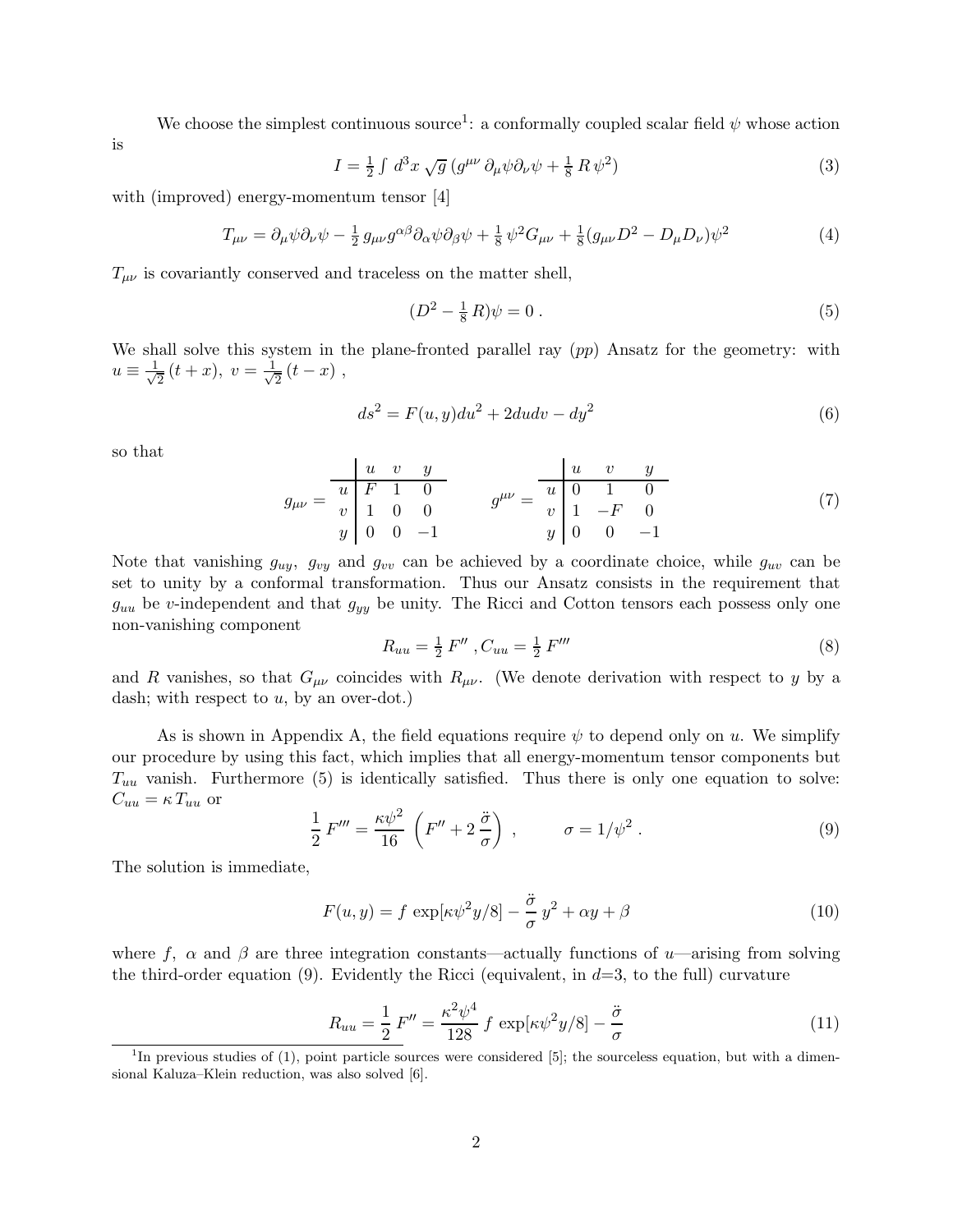does not depend on  $(\alpha, \beta)$  and in Appendix B we show that a coordinate transformation removes them.

Thus we have established that a pp-wave geometry is supported by the Cotton tensor with a conformally coupled scalar field source, which also propagates as a wave:

$$
g_{uu} = f(u) \exp[\kappa \psi^2 y/8] - \frac{\ddot{\sigma}}{\sigma} y^2 , \quad g_{uv} = 1, \quad g_{yy} = -1
$$
  

$$
\psi = \psi(u) . \tag{12}
$$

Note that the scalar field is not further specified beyond depending on retarded time, as is appropriate for a free field;  $f(u)$  is arbitrary, but its vanishing would imply that of  $C_{\mu\nu}$ . Also note that the exponent is proportional to  $\psi^2$ , so the curvature always blows up exponentially as  $\kappa y \to \infty$ .

The equations obeyed by a Killing vector  $X_\mu$  in our original  $(u,v,y)$  coordinates, where there is no v-dependence, require that  $X_v = \text{const}, X_y = X_y(u)$  while  $X_u$  obeys

$$
\dot{X}_u - \frac{1}{2} F' X_y - \frac{1}{2} \dot{F} X_v = 0 \tag{13}
$$

$$
X'_u + \dot{X}_y - F'X_v = 0.
$$
\n(14)

For generic f and  $\psi$ , the geometry supports only one Killing vector:  $X_1^{\alpha} = (0, 1, 0)$ , corresponding to a constant shift of  $v$ , which clearly is an isometry of the  $v$ -independent metric (12). However, with constant  $\psi$  (vanishing  $\ddot{\sigma}/\sigma$ ) and special form for  $f, f = (A + Bu)^n e^{mu}$ , so that

$$
g_{uu} = (A + Bu)^n \exp[mu + \kappa \psi^2 y/8]
$$
\n(15)

there is the additional Killing vector

$$
X_2^{\alpha} = \left(-\frac{\kappa \psi^2}{8} \left(A + Bu\right), \ \left(\frac{\kappa \psi_v^2}{8} + my\right) B \ , \ m(A + Bu) + (n+2)B\right) \tag{16}
$$

whose Lie bracket with  $X_1^{\alpha}$  closes on  $X_1^{\alpha}$ . Thus, since  $X_1^{\alpha}$  is a translation,  $X_2^{\alpha}$  ia a dilation. This is seen explicitly when the following coordinate transformation is performed (with  $B \neq 0$ )

$$
U = A + Bu
$$
  
\n
$$
V = \frac{1}{B} \left( v + \frac{m^2}{2a^2} u + \frac{m}{a} y - \frac{m^2 A}{2a^2 B} - \frac{2m}{a} \ln B \right)
$$
  
\n
$$
Y = y + \frac{m}{a} u - \frac{2}{a} \ln B
$$
 (17)

Here  $a \equiv \kappa \psi^2/8$ . The line element becomes

$$
ds^2 = U^n e^{aY} dU^2 + 2dUdV - dY^2
$$

and the dilation Killing vector reads

$$
X^{\alpha} = (-aU, aV, n+2) \tag{18}
$$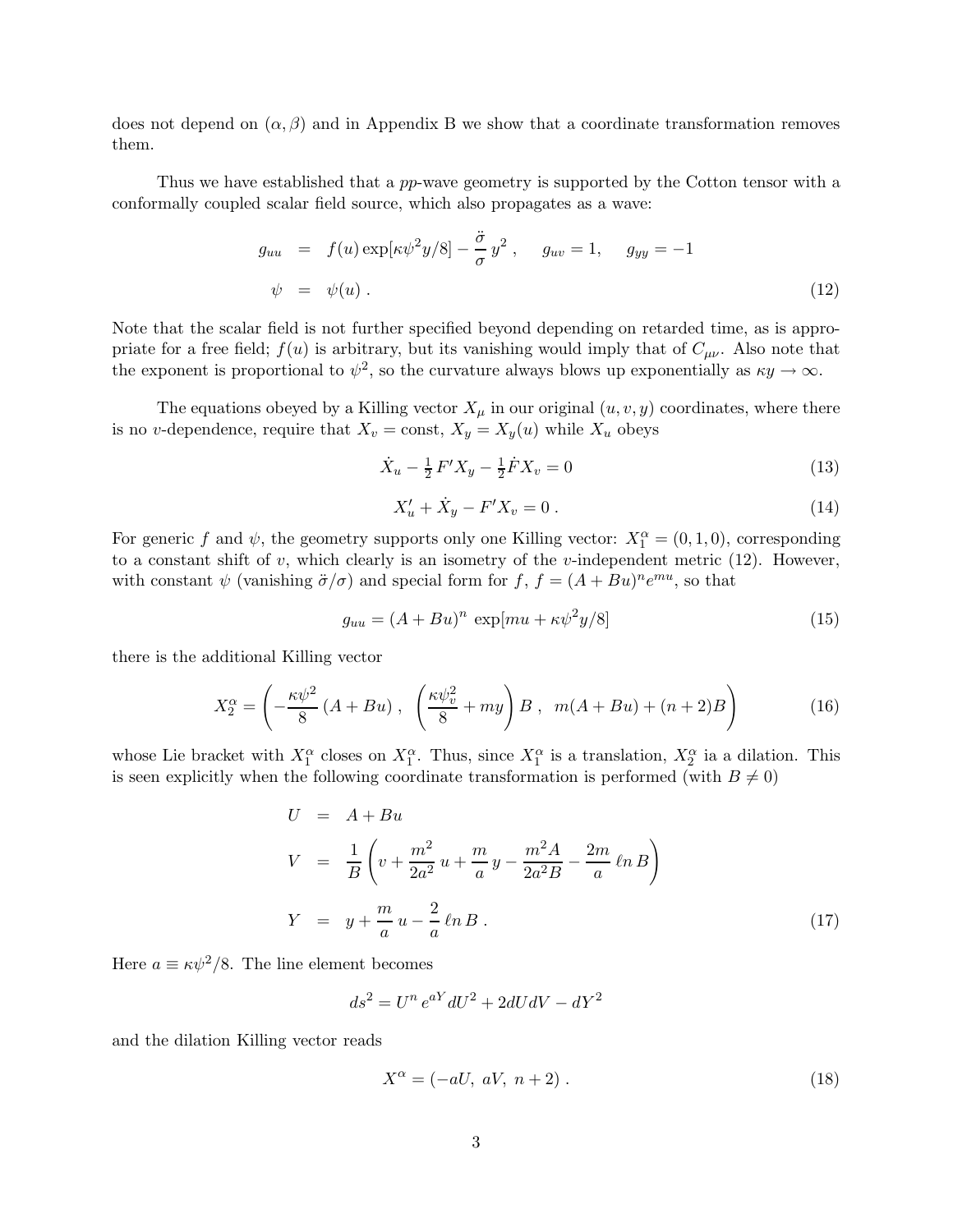Finally, we show that an amusing property of our CS+ scalar system is its formal equivalence to the  $CS +$  Einstein (=TMG) model of [2]. As is easily checked, the improved scalar's action can be represented as the Einstein action of the rescaled metric  $g'_{mn} = \psi^4 g_{mn}$ ,

$$
I[\psi; g] = \int d^3x \sqrt{g'} R(g') . \qquad (19)
$$

This rescaling is purely formal:  $\psi$  remains the matter field variable. Consider now Cotton gravity; since the Cotton tensor is conformally invariant, the gravitational field equations are simply those of TMG,

$$
C_{\mu\nu}(g') = \kappa G_{\mu\nu}(g')\,. \tag{20}
$$

Furthermore, the scalar's equation is already included as the trace of (20), so variation of  $\psi$  is unnecessary. Note too that TMG, like the scalar field, has one degree of freedom, while Cotton gravity has none. [This amusing correspondence between the two models is no longer valid in presence of generic matter since traceful  $T_{\mu\nu}$  are forbidden here, but permitted in TMG.] The TMG form also explains why the scalar field was rather secondary in our pp example: the only part of its stress tensor that contributes is the improvement term  $\sim R_{\mu\nu}$ , hence the homogeneous nature,  $F''' \sim F''$ , of the field equations. Since improved scalar actions rescale to Einstein's in any D, the properties we have just noted also carry over when they are coupled to the corresponding conformal gravity models, which of course also require traceless sources. In  $D=4$ , for example, we find that adding Weyl gravity ( $\int d^4x \sqrt{-g} C^2$ ) recovers Weyl plus Einstein gravity [7].

This work was supported by the National Science Foundation under grant PHY04-01667 and by the US Department of Energy under cooperative research agreements DE-FC02-94-ER40818 and DE-FG02-91-ER40676. RJ thanks C. Nunez for a discussion.

## References

- [1] S. Deser, R. Jackiw and G. 't Hooft, Ann. Phys. 152, 220 (1984); S. Deser and R. Jackiw, Ann. Phys. 153, 405 (1984).
- [2] S. Deser, R. Jackiw and S. Templeton, Ann. Phys. 140, 372 (1982), (E) 185, 406 (1988); Phys. Rev. Lett. 48, 975 (1982).
- [3] E. Cotton, Ann. Far. Sc. Toulouse (II) 1, 385 (1899); it was introduced into 3+1 Einstein gravity as an invariant criterion for initial value excitations by R. Arnowitt, S. Deser and C. Misner, "The Dynamics of General Relativity," in *Gravitation: An Introduction to Current* Research, L. Witten, ed. (Wiley, New York, 1962) p. 227, reprinted as gr-qc/0405109.
- [4] C. Callan, S. Coleman and R. Jackiw, Ann. Phys. 59, 42 (1970).
- [5] S. Deser and A. Steif, Class. Quant. Grav. 9, L153 (1992).
- [6] G. Guralnik, A. Iorio, R. Jackiw and S.-Y. Pi, Ann. Phys. 308, 222 (2003).
- [7] K.S. Stelle, Phys. Rev. D16, 953 (1977); Gen. Rel. & Grav. 9, 353 (1978).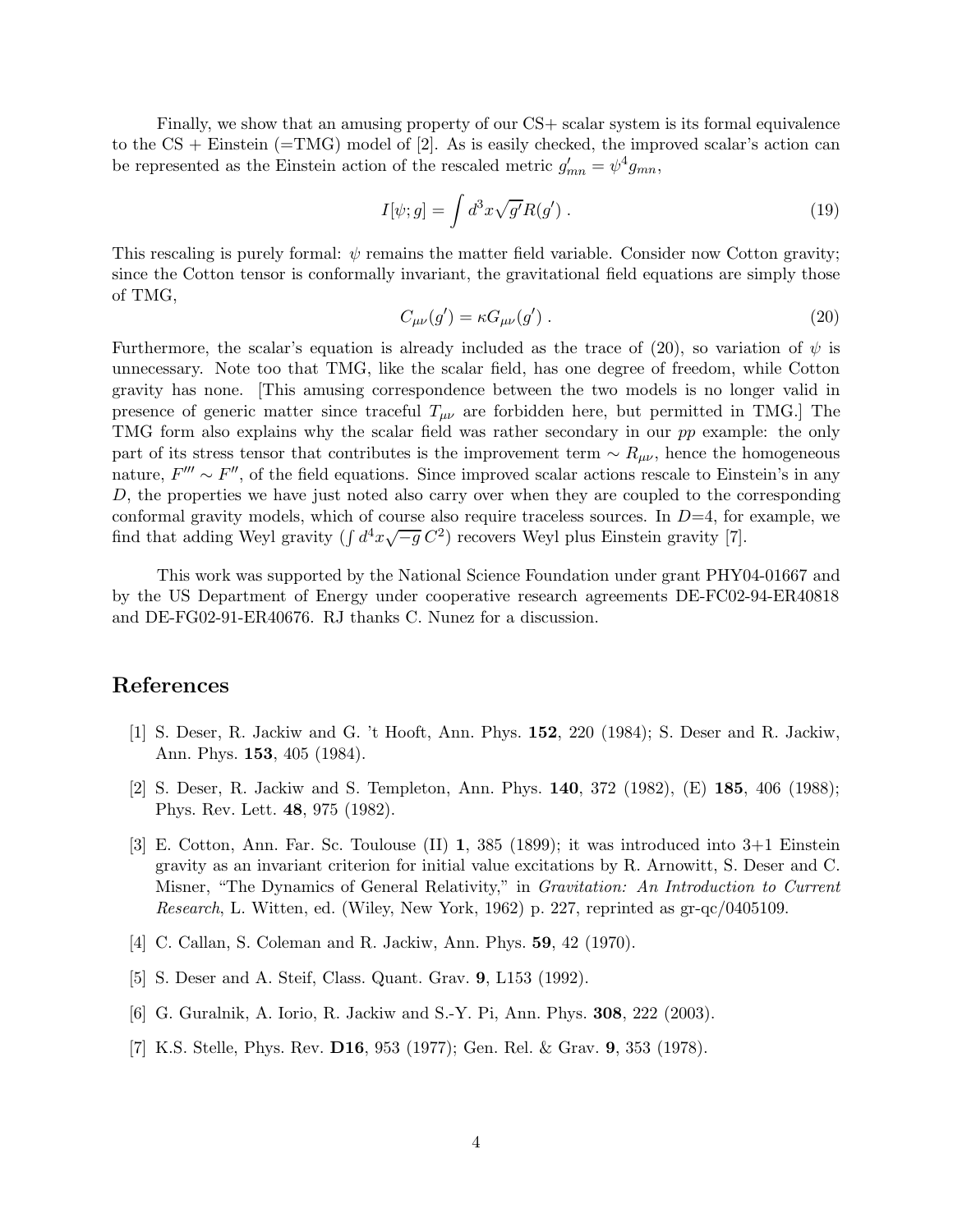### Appendix A: No  $v, y$  dependence of  $\psi$

We record the vanishing components of  $T_{\mu\nu}$  in (4). As in (9), it is convenient to work in terms of  $\sigma = \psi^{-2}$ .

$$
T_{vv} = \frac{1}{8\sigma^2} \partial_v^2 \sigma = 0 \tag{A.1}
$$

$$
T_{vy} = \frac{1}{8\sigma^2} \partial_v \sigma' = 0.
$$
\n(A.2)

These have the consequence that

$$
\sigma = g(u, y) + h(u)v \tag{A.3}
$$

Next

$$
T_{yy} = \frac{1}{8\sigma^3} \left( \sigma \sigma'' + \dot{\sigma} \partial_v \sigma - \frac{1}{2} F \partial_v \sigma \partial_v \sigma - \frac{1}{2} \sigma' \sigma' \right).
$$
 (A.4)

Inserting  $(A.3)$  and separating terms linear in v and v-independent leaves

$$
h(g'' + \dot{h}) = 0 \tag{A.5}
$$

$$
gg'' + \dot{g}h - \frac{1}{2}Fh^2 - \frac{1}{2}g'g' = 0.
$$
 (A.6)

Continuing, we examine the uv component.

$$
T_{uv} = \frac{1}{8\sigma^3} \left( \sigma \partial_v \dot{\sigma} - \dot{\sigma} \partial_v \sigma + \frac{1}{2} F \partial_v \sigma \partial_v \sigma + \frac{1}{2} \sigma' \sigma' \right) = 0.
$$
 (A.7)

With (A.3) and (A.5) this requires

$$
g(g'' + \dot{h}) = 0.
$$
 (A.8)

Finally, we consider the uu component equation,

$$
T_{uu} = \frac{1}{8\sigma^3} \left( \sigma \ddot{\sigma} - F \dot{\sigma} \partial_v \sigma + \frac{1}{2} F^2 \partial_v \sigma \partial_v \sigma + \frac{1}{2} F \sigma' \sigma' - \frac{1}{2} \dot{F} \sigma \partial_v \sigma \right. \\
\left. - \frac{1}{2} F' \sigma \sigma' + \frac{1}{2} F'' \sigma^2 \right) = \frac{1}{2\kappa} F''' \,. \tag{A.9}
$$

Upon multiplication by  $\sigma^3$  and decomposition according to powers of v, the  $v^3$  term requires  $h^3F''' = 0$  or  $h = 0$ , since we assume that the Cotton tensor is non-vanishing. It then follows from (A.6) and (A.8) that  $g' = 0$ , so  $\sigma$  and therefore  $\psi$  depend only on u. Other components of  $T_{\mu\nu}$ , as well as the matter field equation (5), do not provide independent restrictions.

## Appendix B: Removing Integration "Constants"

In the line element associated with (10)

$$
ds^{2} = \left(f \exp[\kappa \psi^{2} y/8] - \frac{\ddot{\sigma}}{\sigma} y^{2} + \alpha y + \beta\right) du^{2} + 2du dv - dy^{2}, \qquad (B.1)
$$

we pass to the new coordinates

$$
u = U
$$
  $v = V + A(U)Y + B(U)$   $y = Y + C(U)$ , (B.2)